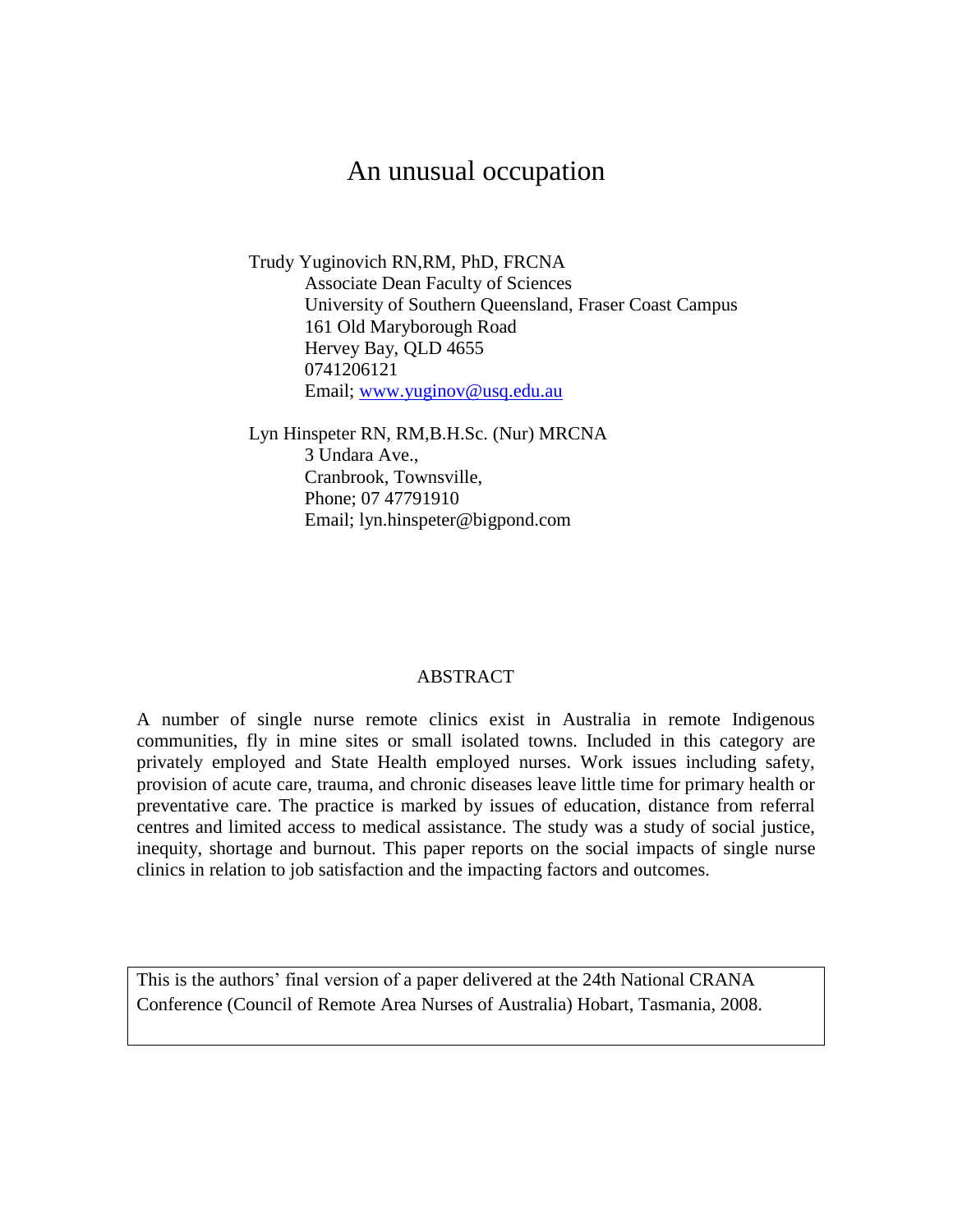#### **INTRODUCTION:**

*Home at 1930, numb, emotionally dehydrated, physically exhausted, nothing left to give, who next, sick last week, now today, need help, funeral, heated my curry, bed at 2300, sleep escaped me, obsessed by my own demons tonight, unhappy, that's my dog, restless, spent most of the day locked up, no walk, happy if someone locked me up, maybe just drive away now, sort of dancing the tarantella was pulsating music, commanding me, keep dancing, faster, faster, spinning forward until you drop*

We recently observed what happens when a Government takes it into its head to act without consultation of key stakeholders in relation to health in remote communities throughout the Northern Territory. In remote Aboriginal communities there is a potent mix of extreme need, paucity of resources, moral imperatives and political rhetoric (Dade-Smith J. 2004). 'Pressures to do more and to find 'quick fix' solutions to complex, long standing social problems from within and outside the organization often means that morale can be tenuous' (p139). In Australia, seventy percent of RANs work in Indigenous communities constituting over 85% of the health workforce (CRANA 2006). They work with Indigenous Health Workers (IHWs) to provide primary health care with extended roles, normally performed by doctors and allied health professionals.-Not new information to any of you………….

Every Australian, irrespective of culture, environment, ethnic background or place of residence, has a right to *affordable, accessible* and *appropriate* (sic) health care. This is based on the principle of human rights as it conceptualizes health as a fundamental right as a individual and community responsibility (Mc Murray 1999). In light of recent Government imperatives this is particularly relevant today.

# **LITERATURE REVIEW:**

#### **CONTEXT**

Australia"s growing inequity has its basis in the changing structure of the labour market responding to the twin forces of economic globalization and rationalism(Gruskin *et al.* 2002);(Gutberlet 1999; Srinivasan *et al.* 2000) leading to the polarizing of the workforce into winners and losers.

We are looking in this study at two levels of exclusion, the remote communities from health care and RANs from the support of their own profession. Within health services a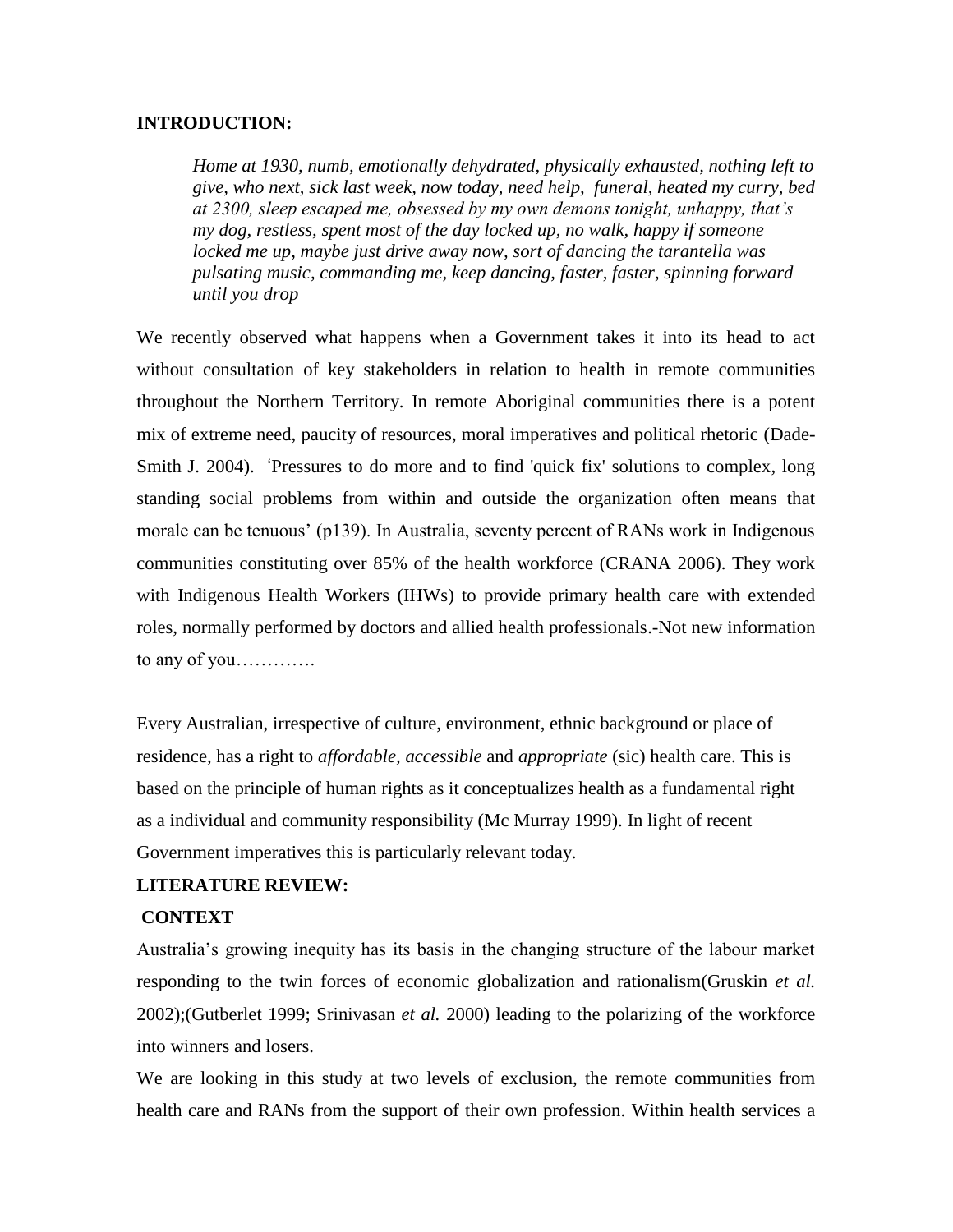tension then exists between ideology (the dominant view about how things should be done) and the way things are done in reality.

Nursing is often presented as an oppressed profession. Whilst at times this may have been true on the surface, this is somewhat simplistic and denies nurses as individuals any element of choice (agency) in their responses to situations in which they have found themselves. To ignore the impact of agency implies that these nurses themselves have had no part in what has happened to dis-empower some parts of the profession such as RAN. Other parts of nursing have experienced a different reality (e.g. mental health, some midwives in New South Wales and some of the South Australian women"s Health nurses). These groups appear to have been able to mobilize their members in a way that RANs could not or at least for many years did not (Wicks 1999). Was it simply because geographically they were closer together than RANs, was it because they were experiencing a different reality of support or was it something else (Yuginovich 2000)?

For many years no one (including nurses themselves) appeared to publicly credit nurses with the ability to change things for themselves or indeed with a need to change anything in terms of power relationships with medicine or with rest of the health profession and legislators. This was particularly true of the public face nurses presented. Despite cries of oppression, patriarchy, subjection, abjection, closure, exclusion et cetera by RANs, publicly they were still being hailed as pioneers and builders of the nation or the strength of local communities (Pitt 1993). It remained the case until the late 1980"s despite the formation of ATNA, two world wars in which women took on many so called male responsibilities, various depressions in the state and country and the beginnings of more active unionism within the ranks of nursing (Yuginovich 2000).

For RANs in single nurse clinics the work is often physically demanding with continually heavy demands for pity, sympathy and compassion. Persons working continually under such circumstances find chronic stress can be emotionally draining and can lead to burnout (Gruskin *et al.* 2002). Managers may fail to recognize the suffering of these employees. The Gruskin et al (2002) study undertaken in Britain poses many points of similitude for Australian RANs in single nurse clinics where the role is a continual mix of accident and emergency (The Council of Remote Area Nurses of Australia 2006), acute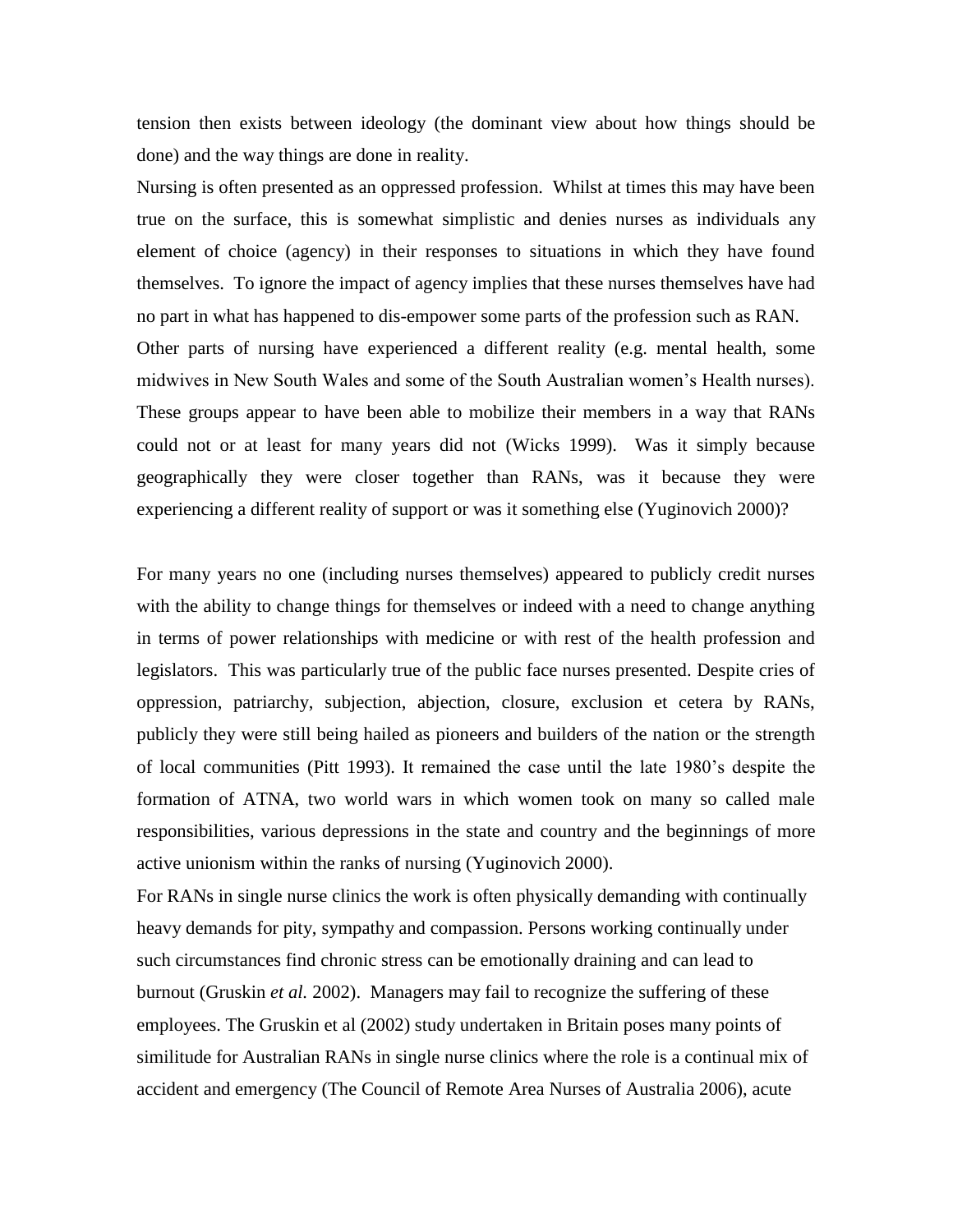medical and sometimes surgical nursing all of which escalate stress levels predisposing to burnout. Traditionally, this role often caused the scope of practice, to cross traditional boundaries, of legislation for registered nurses (Bushy 2002; Dade-Smith J. 2004; Dade-Smith J. *et al.* 2002; Yuginovich 2000); reports the situation in Australia reflects that of Canada.

The more remote the location, the more difficult it is to recruit and retain nurses and other health professionals. Common issues include; professional development, locum relief, spouse employment, professional isolation, on-call demands, family and schooling once children reach a certain age ((Buckley *et al.* 1993) (Strasser 2003);(Dade-Smith J. 2004). Given that RANs are mostly female, working on call and live alone, safety and the risk of personal violence are triggers to leave employment according to Smith (p.127). (Buckley *et al.* 1993). (Fisher *et al.* 1996) identified that of 310 respondents, 86 percent had experienced aggression and 43 percent had experienced abuse. It is significant that nothing has changed since then. The literature review identified the following concepts as major issues impacting on the ability of RANs to deliver primary Health Care in remote communities.

#### **PRIMARY HEALTH CARE**

There are three issues to be actively managed in remote Primary Health Care.

1. Reconciling expectations of consumers and staff with funding and other constraints of the practice context.

2. Reconciling ideologically acceptable rhetoric about community control with requirements for a skilled, expert workforce including the need for high levels of technical knowledge for decision making.

3. Reconciling the competencies of health status determinants include historical, political, and economic factors with the need for clear progressive and bounded organizational vision(Wilson 2001).

Not all researchers view the situation as hopeless. The experience of the Nganampa Health Council is that measurable significant health improvements can be achieved and sustained (Van Haaren *et al.* 2000).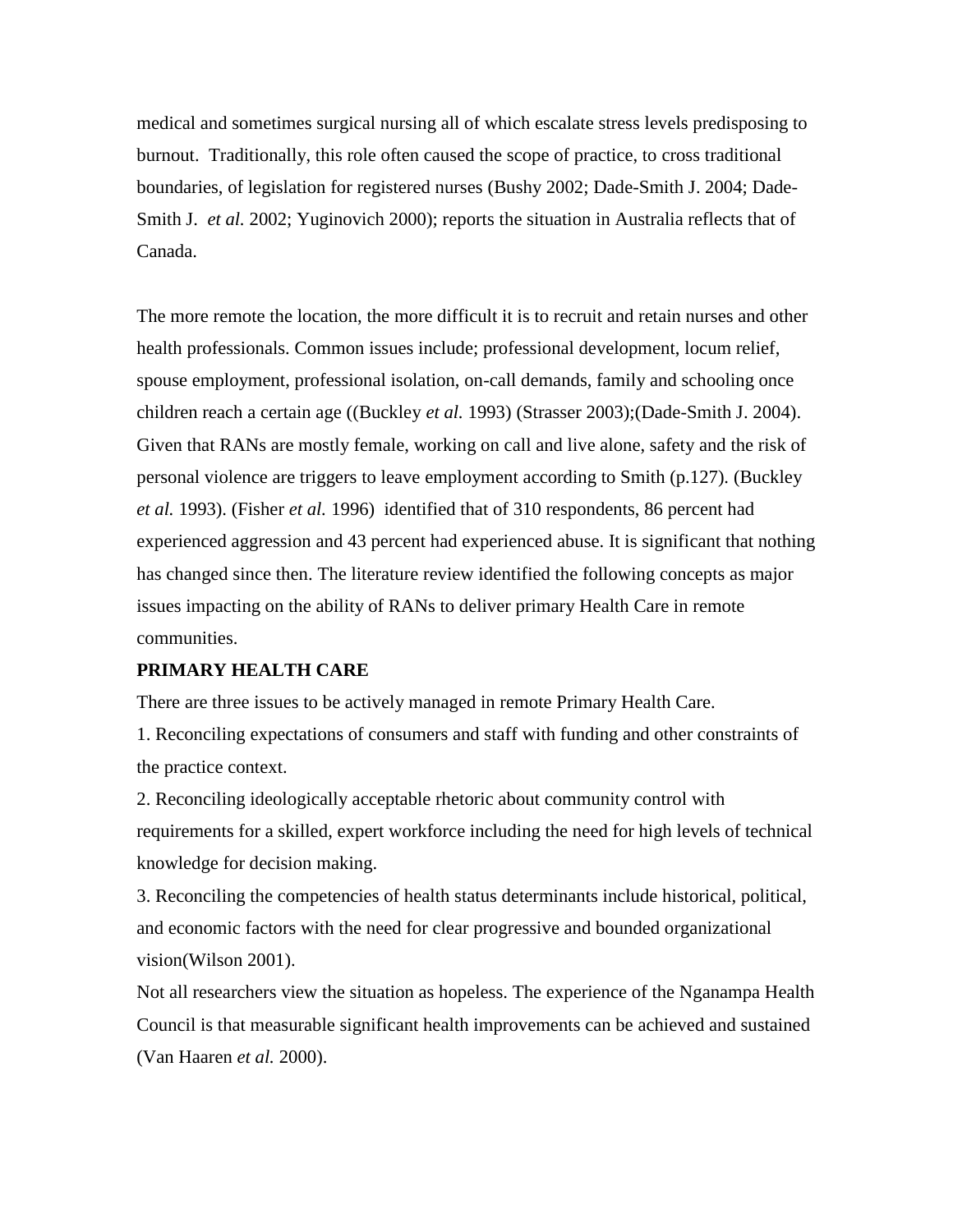#### **SOCIAL JUSTICE AND POVERTY**

Issues of social justice are crucial to those who are most vulnerable in society. Health, housing and education are the basic human rights of every Australian. Poverty within many of Australia's remote communities is primarily concerned with distributional issues, such as the lack of resources at the disposal of individuals, whereas social exclusion focuses on relational issues of inadequate social participation (Gutberlet 1999) p.222-3). In December 1994 The National Aboriginal Health Strategy (NAHS) Committee found that the strategy had never been effectively implemented and that remains the case today. All governments had grossly under-funded the remote initiatives, there was a lack of accountability and a lack of political support. They advocated a Human Rights approach to be adopted for funding and to meet the backlog in housing and essential services in remote and rural areas (*cited in* Dade-Smith 2004 p.112).

Equity in health is influenced more by an individual's perception of inequality rather than their actual economic circumstances (Eckersley 1998). (Srinivasan *et al.* 2000) concur suggesting collective action is needed within the framework of social justice to reduce the effects of these factors. Clients already dealing with pressures of poverty may lack the assertiveness, sophistication or time to deal with the complexities of the health system and consequently may forgo needed care (p.164) as in remote Australia"s indigenous, and small isolated rural communities which have high levels of unemployment.

Social exclusion is an extreme form of marginalization and can be understood as 'one or more dimensions of non-involvement or participation in that society" (Townroe 1996 p.187). Not only do excluded groups suffer the negative consequences related to poverty, they are also prevented from being citizens, in the sense of having access to social services and basic infrastructure. They are disadvantaged in terms of access to adequate health and childcare, education, sanitation or welfare assistance and are characterized by isolation, cultural diversity, socioeconomic inequality, health inequality, resource inequity, and a range of climatic conditions. In other words Social justice is denied them (Beugre 2002; Parsons *et al.* 2003). (Gill 1986);(Rawls 1971);(Di Bartolo 2001) suggest a socially unjust society equates to a violent society, particularly violence in the home. The issues raised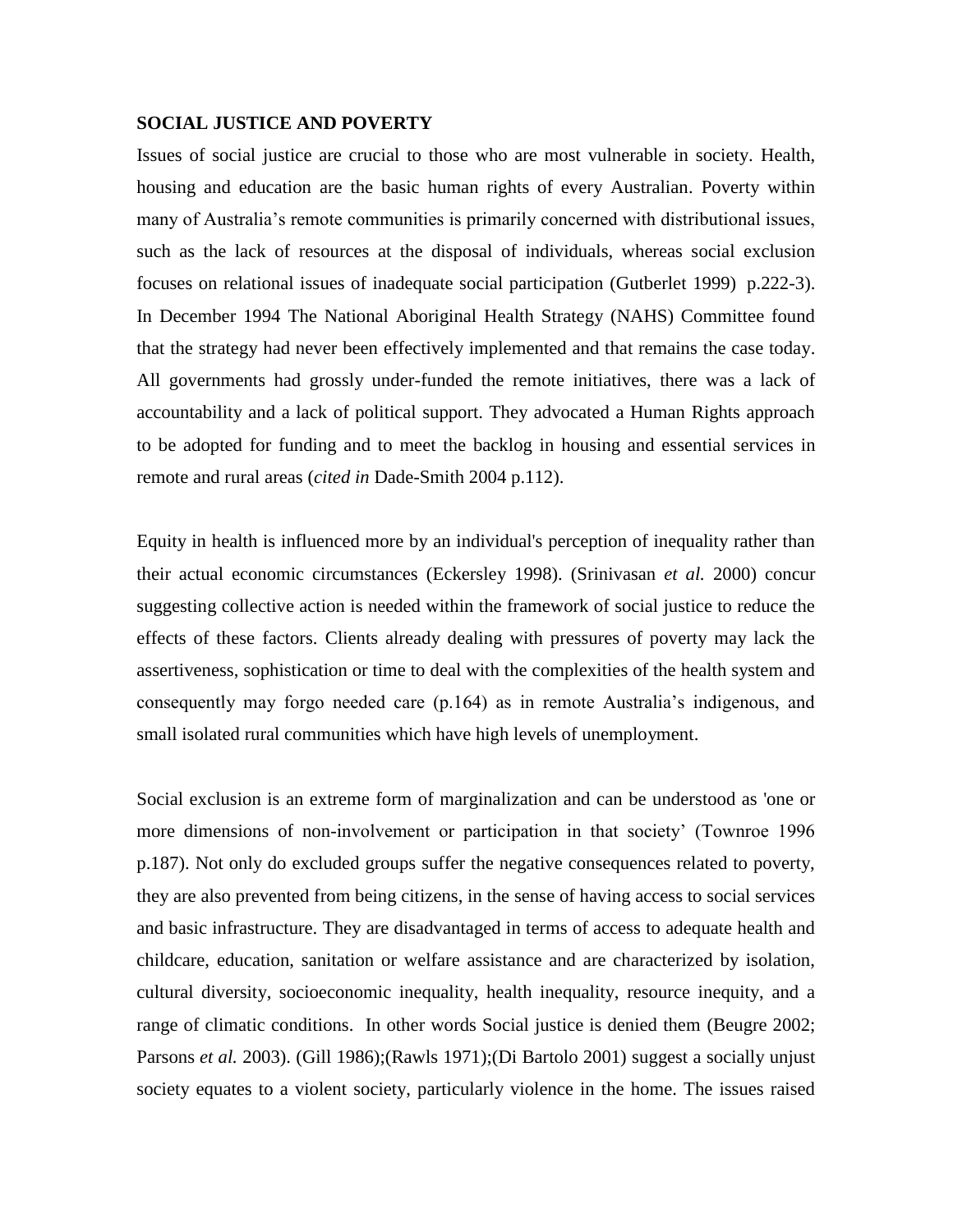concerning social justice apply equally to Indigenous communities as well as the RANs who live with them providing health care in less than optimal conditions (Dade-Smith 2004).

#### **SAFETY**

RANs have noted for many years they often live and work in unsafe environments and suggest the inclusion of another RAN would lessen isolation and feelings of lack of safety(Dade-Smith J. *et al.* 2002);(Fisher *et al.* 1996); (Gillespie 2003);(Beugre 2002; Buckley *et al.* 1993);Gill, 1986 #22). For example; when there is need for the RAN to have time off from being on call; the occurrence of health concerns with family/close friends particularly following serious acute illness/trauma; personal-either physical or verbal abuse suffered by the RAN or family member/s; when emergency leave is required e.g. RAN becomes sick and has to leave the community (Yuginovich 2000).

Based on the literature review, the above major issues must be addressed in relation to staffing levels for RANs in remote Australia. This study is crucial for adequate health service provision in remote Australia as well as being most timely for a new approach to retention of remote area nurses in that it provides yet again a voice by those least listened to.

#### **METHOD**

Phenomenology drove the collection and interpretation processes for this (in-depth interviews) part of the study. The recording of details reinforced the importance of the research question in order to explore the meaning for participants within a critical paradigm. The researchers' understandings about the context being researched, enabled the asking of questions which explored RANs experiences in single nurse clinics as the conduct of critical research needed to be guided by the critical moral imperative of human emancipation and social justice (Smith1993 p.215  $\&$  242). (O'brien 2004) states that phenomenological researchers should be able to reflect on what it means to be a person in the world, and explore the researcher"s own understanding of a phenomenon, to think beyond proving the facts to a desire to explore the experiences of self and others of a phenomenon in a particular context. Such an approach is according to O"Brien interpretive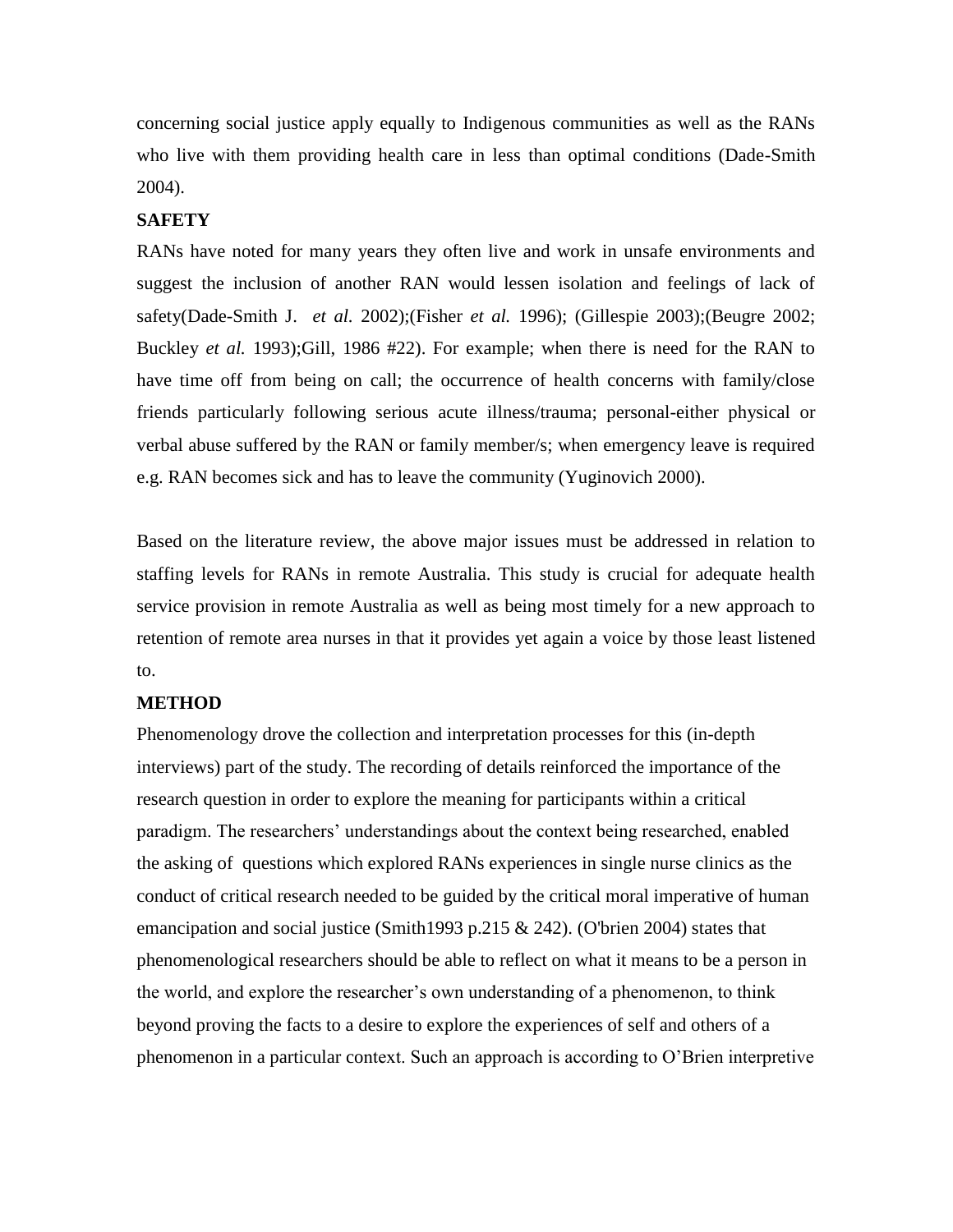from beginning to end. A two stage process of data collection within this framework was utilized for the study including;

- i) a mail-out to all CRANA members
- ii) in depth interviews with RANs

## **Sample:**

Typical case sampling was utilized (Llewellyn *et al.* 1999) and required the researcher be familiar with the typical patterns (in this case workplace, context and conditions of work) of the participants. Given that both researchers are familiar with these criteria, this need was well satisfied. An opportunistic sample (Jackson *et al.* 2003) was selected for initial surveys due to the transience of this population of nurses. The target population was RANs in various locations around Australia in order to compare their experiences of single nurse clinics. The sample was accessed initially via a mail-out to all CRANA members via the quarterly "*Outback Flyer*" and at the CRANA Conference in Darwin in September 2005. Following this a random sample was identified from the respondents for in-depth interviews conducted by the researchers.

#### **Ethics:**

Ethics approval was obtained from the relevant authorities prior to proceeding. Prospective participants were provided with a plain language statement informing them clearly of the study, their ability to refuse to participate or withdraw without penalty at any time and the offer of access to the results from the study once it is concluded. Data is stored according to NHMRC guidelines in a place only accessible by the principal researcher. Participants are anonymous, with no identifying characteristics of their employment posts or as individuals being included in results.

#### **Significance of the Study**

Recruitment and retention of staff and poor standards of health of Indigenous communities are ongoing issues within remote areas of Australia. At risk is the health of many small communities who are vulnerable to a variety of factors impacting on their health. Particularly vulnerable are indigenous communities. Community expectations within these communities are for comparable access to health care with the remainder of Australia.

# **Limitations**: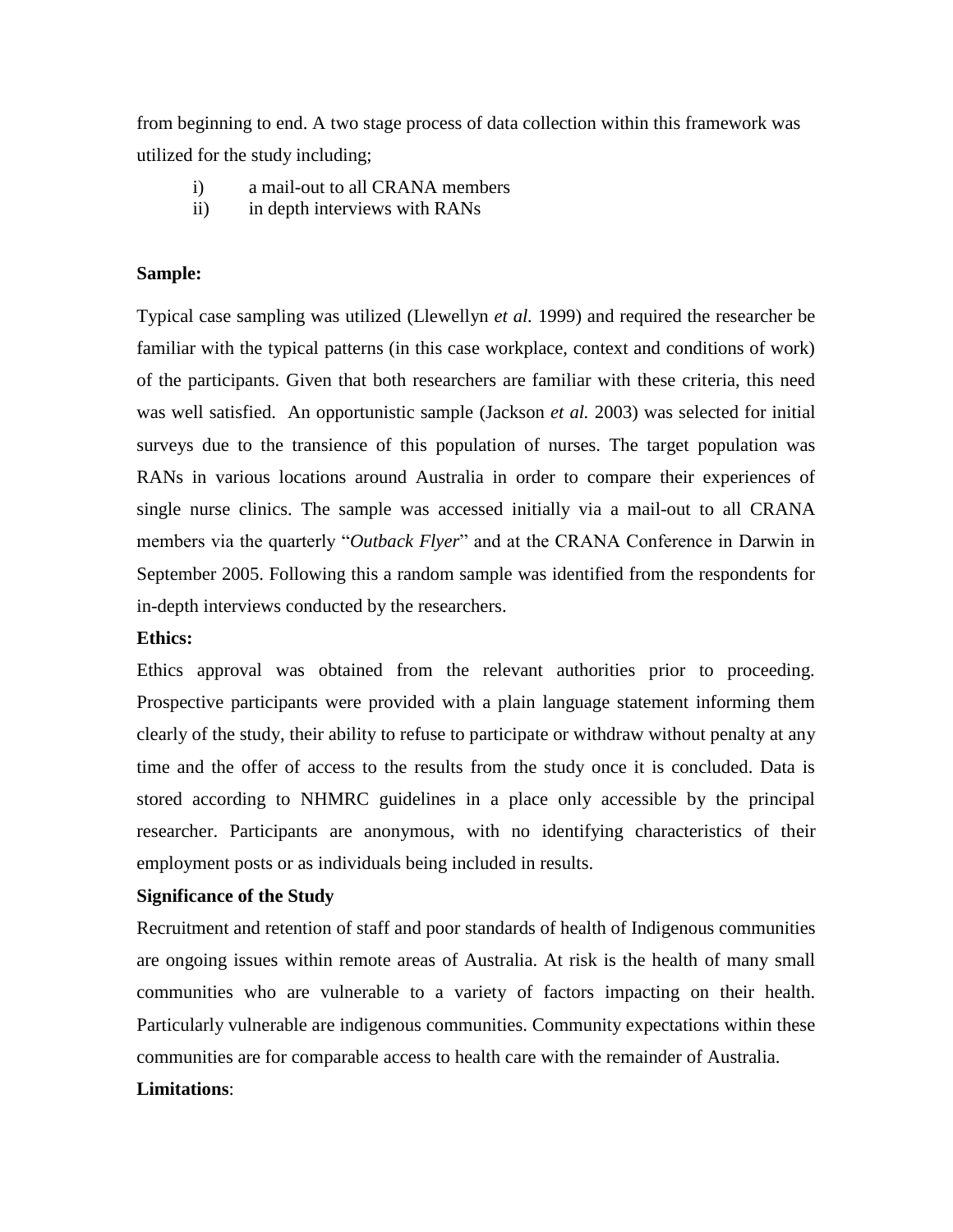The opportunistic, cross-sectional nature of the sample meant that some RANS who had left this practice were unable to be contacted or included in the study. The large distances involved made it necessary to interview by phone rather than face to face as the preferred option.

# **FINDINGS & DISCUSSION**

Concerns about support and safety were expressed 194 times. 69.8 % of respondents identified that they work 24 hour call, 73.3 % identified that they never have emergency relief, 30% identified that they are never able to leave the community. High correlation was noted between the number of days worked without relief, ability to meet the needs of the community and the personal health of the RAN. This was related by RANs to the number of days on 24 hour call (sometimes up to 100 days without relief) and the RAN's ability to undertake further study.

Lack of relief or time out was cited as being a major contributor to burnout and inability to provide care. The longest period on call with no break was 100 days. Such lack of support poses great threats to the well being of RANs and community members as well as the safety of practice and reflects findings by others(Fisher *et al.* 1996);(Strasser 2003); (The Council of Remote Area Nurses of Australia 2006); (Gruskin *et al.* 2002); (Baddock1995).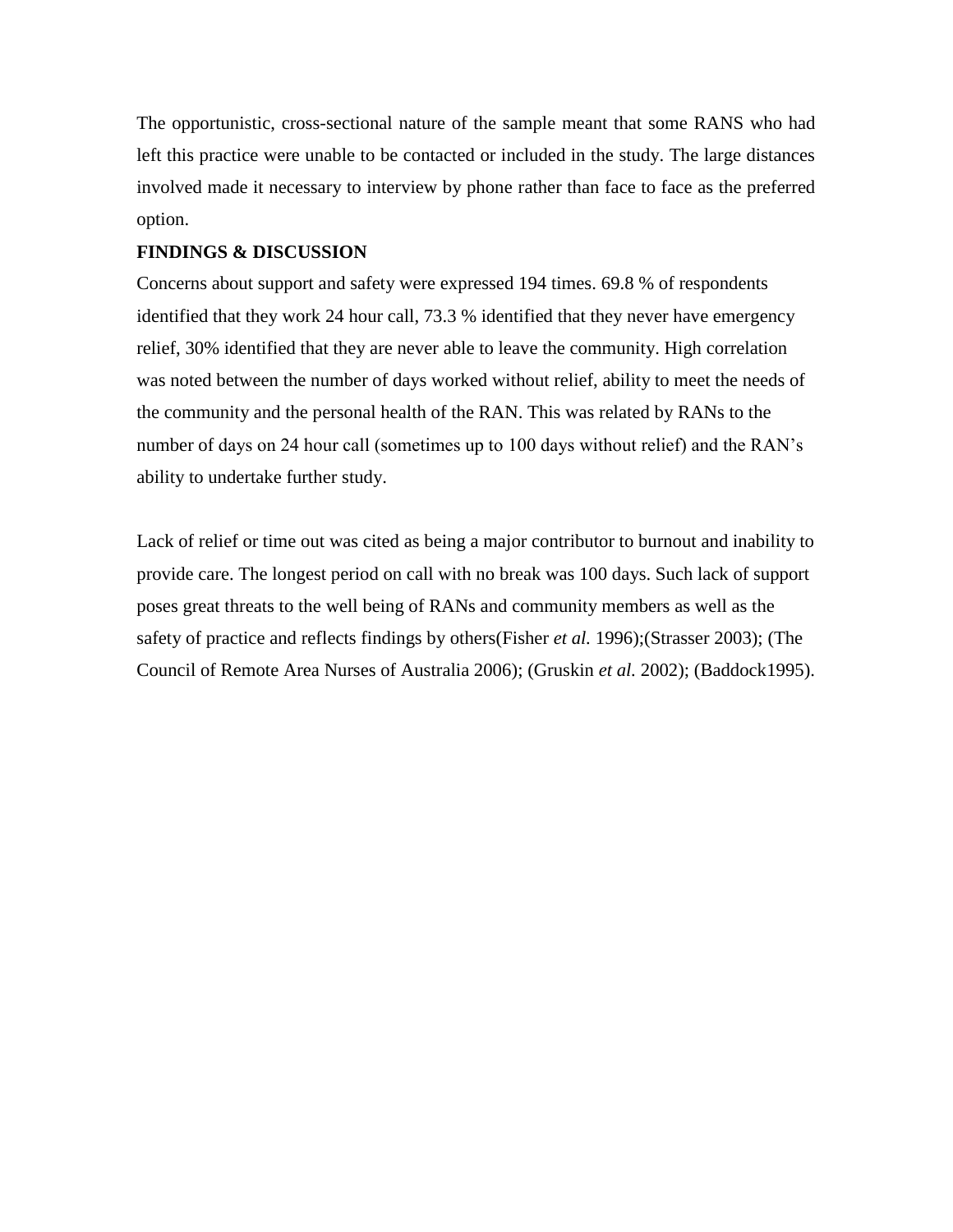

**Figure1**; Key concepts identified as impacting on safety for RANs

It would appear that even though scopes of RAN practice have been adjusted at State levels, little recognition is given at some District or Community levels in terms of funding to support RANs in all aspects of their roles-especially preventative health. Despite the fact that National Aboriginal Health Strategies and Federal Government priorities, place Indigenous Health as a national priority nothing is changing.

# **SOCIAL ISSUES**

Issues identified by participants interviewed related primarily to community, personal, family, school issues and the absence of private time as well as safety.

**Community**: *very demanding people get disillusioned impossible for a nurse to run a single nurse post and maintain their sanity*

# **Personal**;

*Socially - it is sometimes very difficult because of the confidentiality side of don't see me as a person end up with burn out being able to speak to another Caucasian who has similar cultural values second person to be contactable would certainly increase your safety*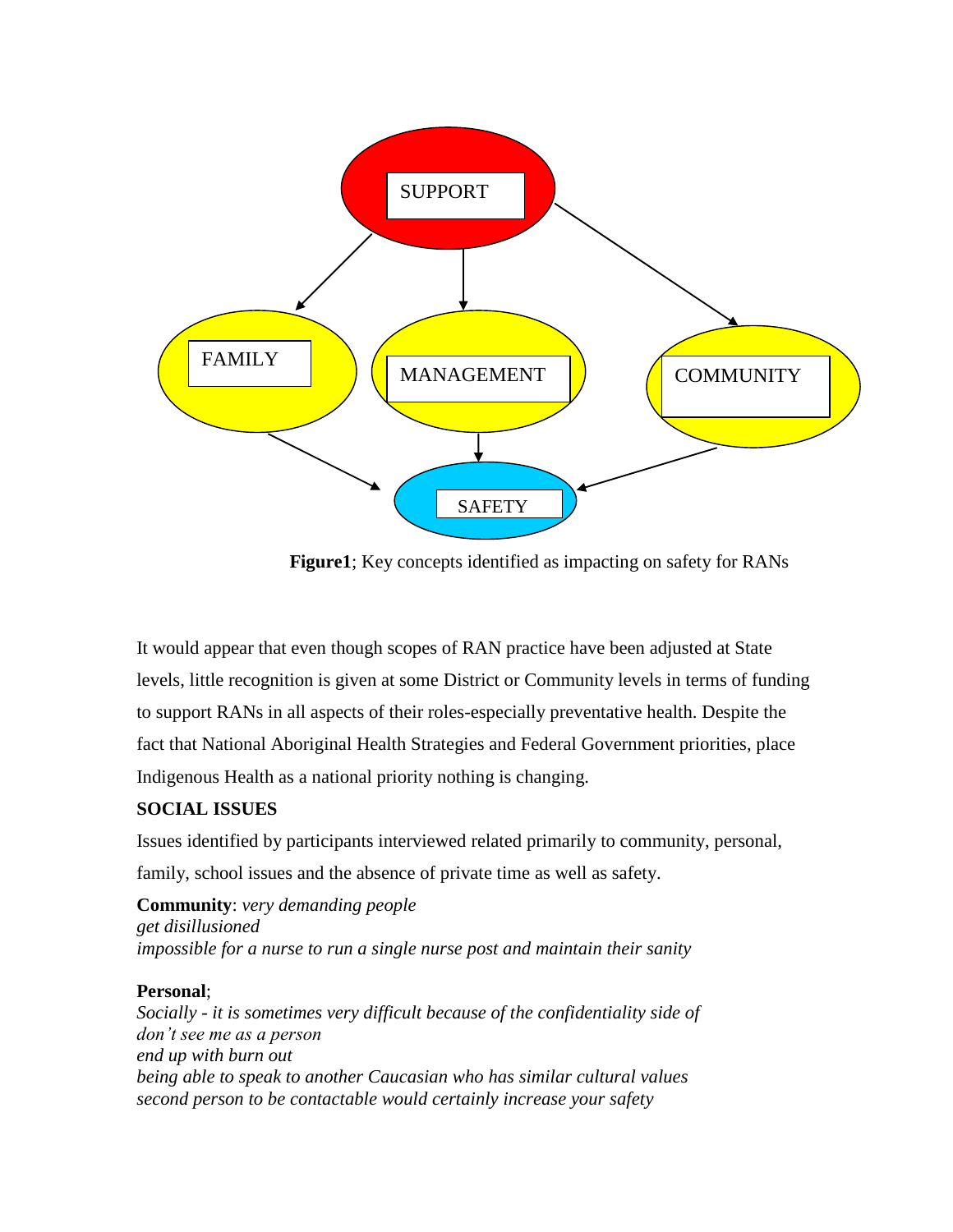*can never ever have any structure in life, day or night, had to constantly share my accommodation I get really great support both on a cultural level, a social level and a work level. So that is really good My family come and visit accommodation Having a block of time that was completely your own would be an enormous benefit people I never got to have dinner with because you were always called out as soon as it was on the table He used to speak on the phone every single day. He would ring me every night without fail. It may become tiring, exhausting but never boring or unstimulating*

**school:** *the school only went to year 6*

**private time;** *knowing the community intimately, autonomy; not enough time to get everything done, interruptions by patients when needing to do some administration jobs. social life left behind*

Some RANs cited marriage and personal relationship breakups as being directly due to lack of lifestyle options or work for spouses or partners. This serves to further compound feelings of powerlessness and isolation. It is easy to see why RANs burn out with no local professional support as might be provided by another RAN in the community. This is despite such services as the Bush Crisis Line (BCL) a 24 hour counseling support line provided to rural and remote communities by (the Council of Remote Area Nurses of Australia (CRANA). Some identified they had no access to a hairdresser however though apparently a trivial issue this in fact is a symptom of a greater lack of social support systems in that they were unable to have a "normal lifestyle", study leave, go out of community on days off or attend family occasions.

# **PRIMARY HEALTH CARE DELIVERY**

RANs identified that they provide acute care in response to need without time for recall, follow up or initiating any primary health or preventative care in their communities which are surely the most disadvantaged. Many identified basic sanitation, hygiene, housing, and water as lacking and not having been addressed in many communities. Reasons impacting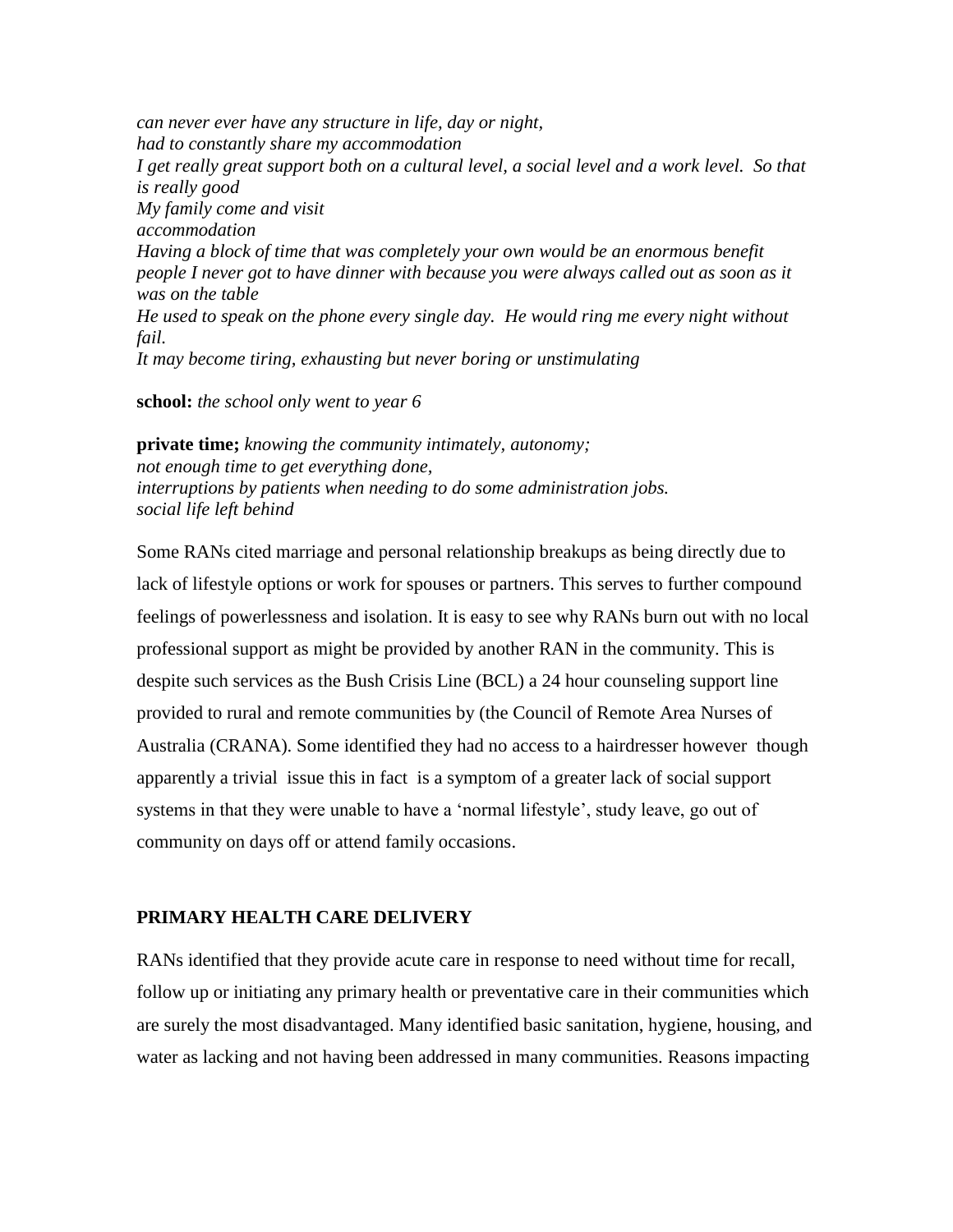on lack of ability to provide adequate/any primary health care included lack of management support, lack of staff, lack of support (see fig 2 below).



**Figure 2**; Issues preventing primary health care giving

# **MANAGEMENT**

Style and type of management were seen to be the major factors relating to most issues relating to RAN life and burnout. There were 87 references to management and need for improved support by interviewees (see fig 3).

This is worrying partly explaining why turnover rates are so high and recruitment remains difficult. Fears for personal safety were frequently linked to levels of support by management. This is worrying partly explaining why turnover rates are so high and recruitment remains difficult.

One reason cited for poor management support was the perceived inexperience of District Managers who appear to lack understanding or recognition of the real needs of RANs. Comments related to issues such as pressures of varying and conflicting ideologies, unrealistic expectations and unmet needs suggesting as did Wilson et al (2001) that it only serves to distract from the key management tasks required to; (i) to establish and maintain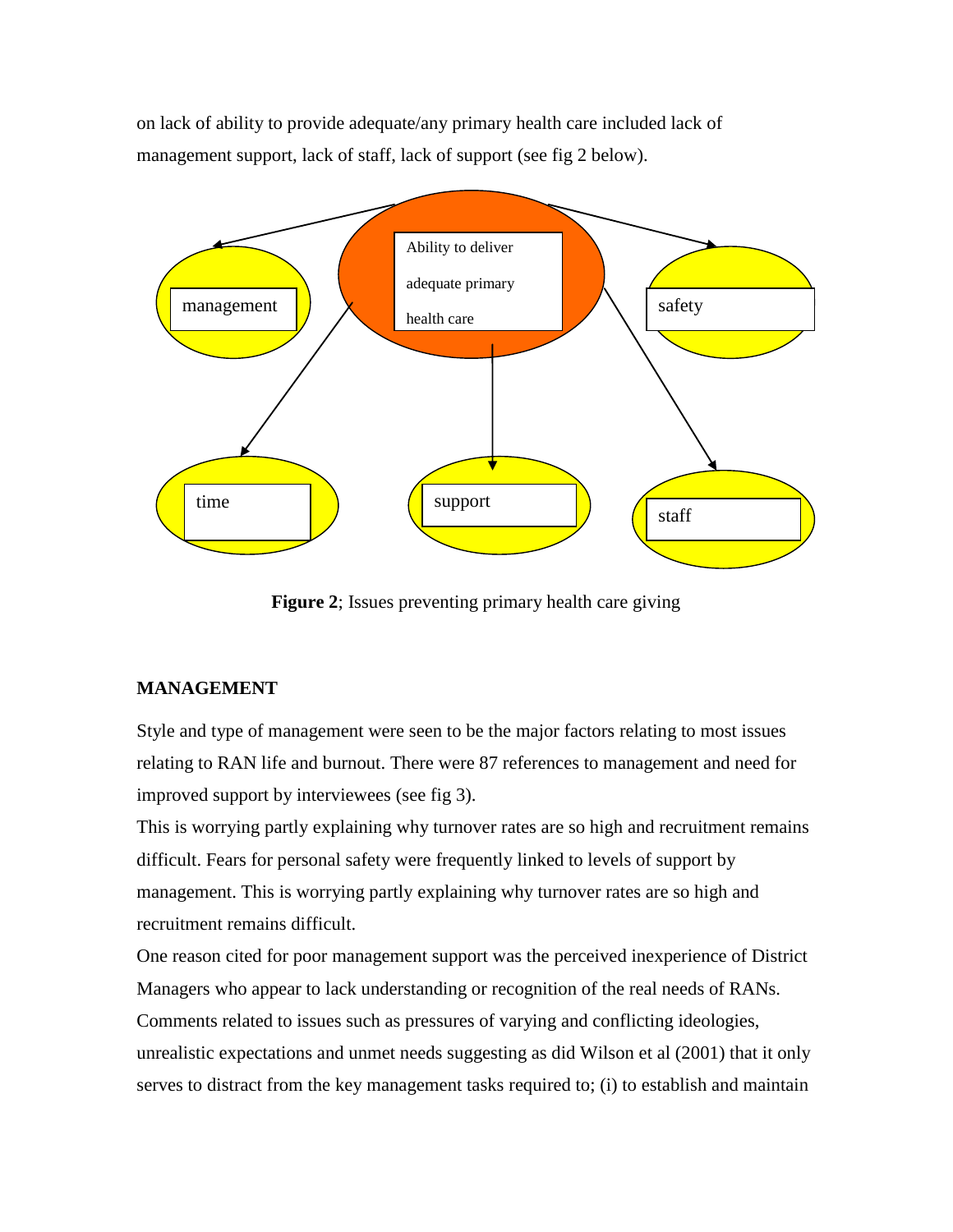organizational focus (ii) recruit and retain quality staff, (iii) apply resources in a sustained

fashion to achievable goals.

Responses included:

*-management support, is something here that has been very poor.* 

*-they might pay lip-service to it, but they don't demonstrate ay of those concerns at all. -haven't had a performance appraisal at all in the four years.*

*-they could get us involved in learning and getting better health outcomes and giving us - some sense of teamsmanship and those sorts of things I think would be really important. -all crisis management.*

*-it's flawed and very difficult for the management structure to operate effectively under -the guise of Queensland Health because kinships and family relationships interfere -effectively with discipline.*

*-a matter of cost*

*-a lack of realistic understanding of the role by management for even basic resources to deal with very basic needs.*

*-don't find that management is really supportive at all.*

*-don't think they cover nurses. I think their expectation's that… nurses do this work, but they are not willing to cover them legally.* 

*- I don't think that they are doing their job properly. They are not really looking at what these nurses have to do*

*-think there is the support and understanding of burn-out and stress and overwork especially when you have been dealing with a tricky situation.* 

*- I think it is probably improving. I don't imagine it's perfect, but I think it is improving. -The managers that I have had, have all been very inexperienced in management.* 

*-need managers that can manage, and they are managing a very unusual occupation. It is quite an unusual occupation when you think of all the multi roles of a RAN, especially a single post nurse*

*-found management very helpful and understanding. In the time I was working with the Aboriginal Medical service the management had been remote area nurses themselves.*

*- I felt that they understood the role and demands*

*-The issues of finding appropriate staff and funding impact on how supportive management can be to the nurses on the ground.* 

*-no money for staffing level from middle management*

*-This is talking about management and occupation health and safety issues, they are not supported. It is very ad-hoc.* 

*-up there in middle or top management, nobody has really made an effort, because of the increased workload, because of change in times, because of technology which takes up a lot of time,* 

*-nobody has really made the effort to look at the staffing levels. Nobody had really monitored that at all. They just expect you to continue as you were before.*

*-management are only there to collect the facts and figures. They just don't understand – they have no idea.*

*-management really don't care what your skills are*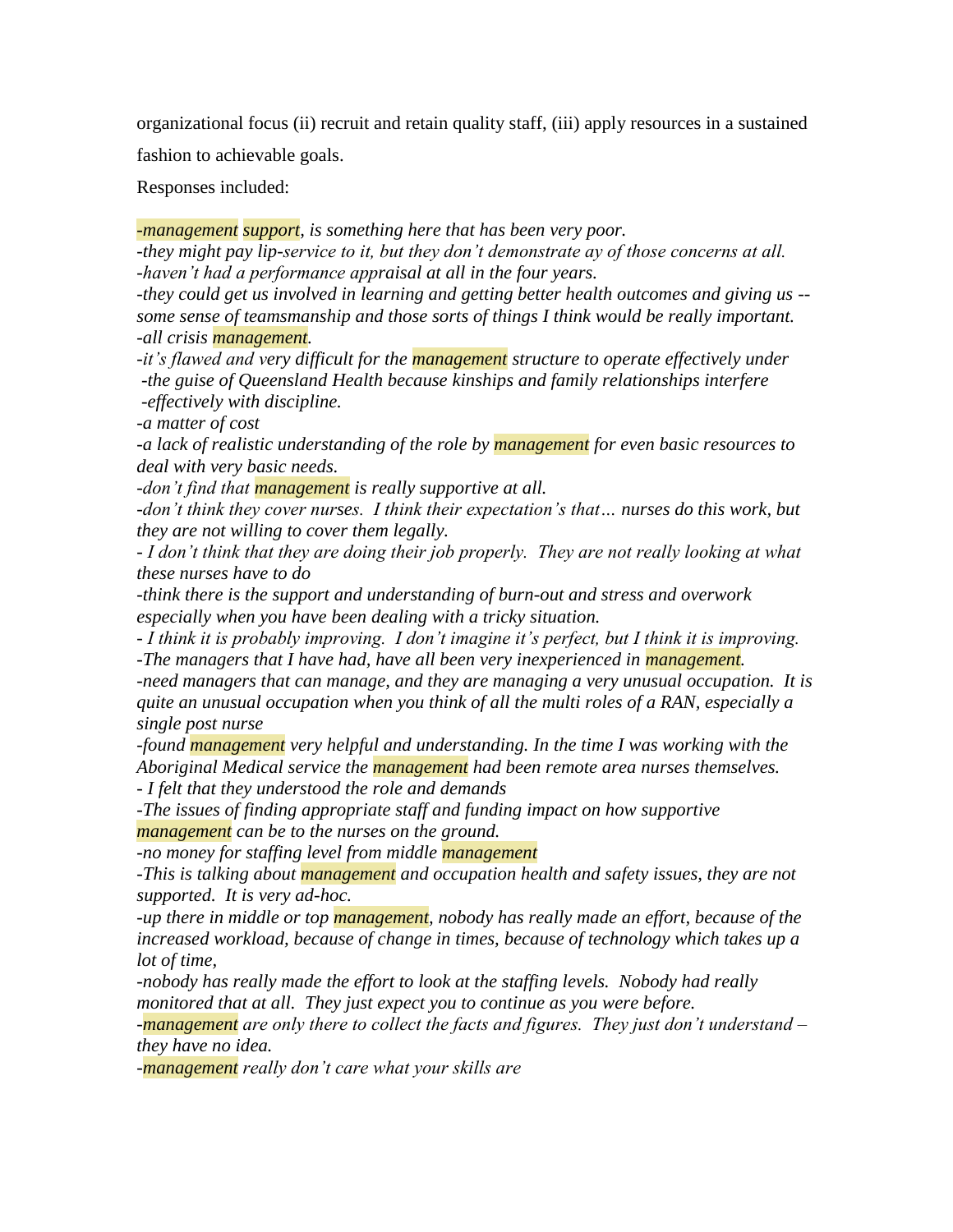

**Figure 3;** Issues arising from management models

The most common perception appears to oscillate on the one hand to saying it isn"t the manager's fault as they are under-staffed, under-funded and under-prepared for their own roles to the other extreme of management really doesn"t care as long as someone is there and willing to do whatever. RANs appear to reinforce this latter perception of management by the fact that because of their own sense of social justice they do in fact keep on doing more with less (in terms of time, equipment, resources, support and/or health or safety), thereby reinforcing management expectations/demands.

There are strong implications from this study for the safety of RANs in single nurse clinics in remote areas of Australia. Respondents discussed levels of violence within communities-especially those where alcohol is allowed identifying that as they were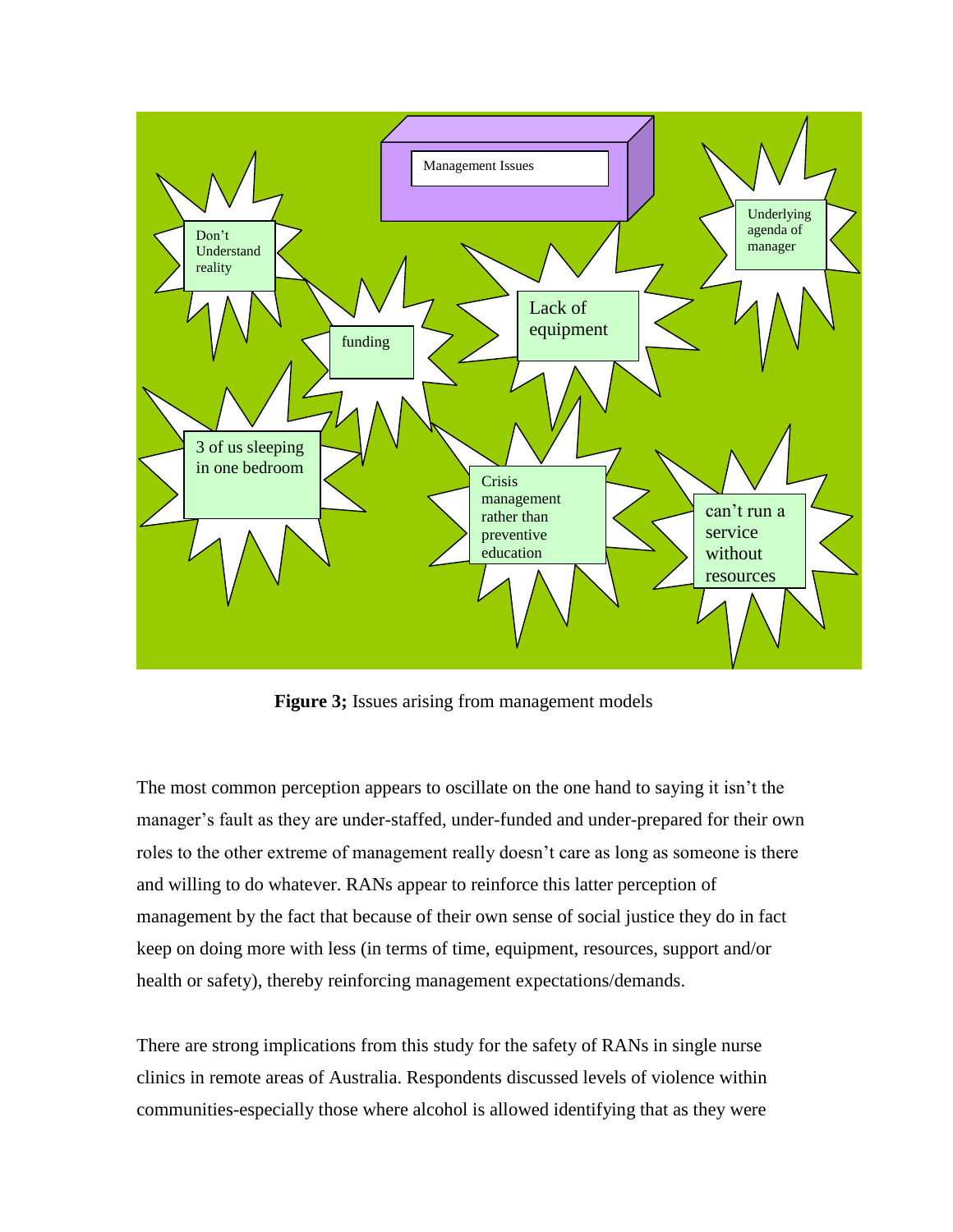unable to leave they were afraid for their safety at times. Such findings support views by researchers (The Council of Remote Area Nurses of Australia 2006);(Dade-Smith J. 2004) that poor health outcomes in remote communities reflect the social marginalization experienced linked with greater need for primary health care provision.

#### **CONCLUSIONS**

The findings in this study reflect that a socially unjust society equates to a violent society (Fisher, 1996 #24). This is evident in the Australian remote community lifestyle (Fisher, 1996 #24). It is of concern to note that RANs have voiced their concerns for many years (Yuginovich 2000) but little has changed. The link between community support and RAN ability to adequately fulfill their role in relation to Primary Health Care indicates the fragility of their positions and true lack of actual power within communities.

This truly is an unusual occupation; none of the information here is new but people still stay there in often untenable situations, being ignored for the most part when they ask for help and overlooked by Governments when they offer help to resolve issues in communities in their care as recently evidenced….yes a truly unusual occupation.

When you ask RANs why they do it they will give a plethora of answers mostly idealistic, romantic that only perpetuate the romantic notion-when we know it isn"t the reality. Is the issue a State health one? Should we in fact be looking more closely to determine is it in fact intra-professional downward closure and how to reverse it? Should RANs ignore the moral imperative to keep on keeping on or should you in fact do as many RANs the Drs have done and express your dissatisfaction with your feet?

While ever this continues nothing will change. RANs will keep on keeping on until they burn out some never even really start or stay. We are not suggesting that people be left without health care but it begs the question; Why? What will happen to change it?????????????? Yes a truly unusual occupation……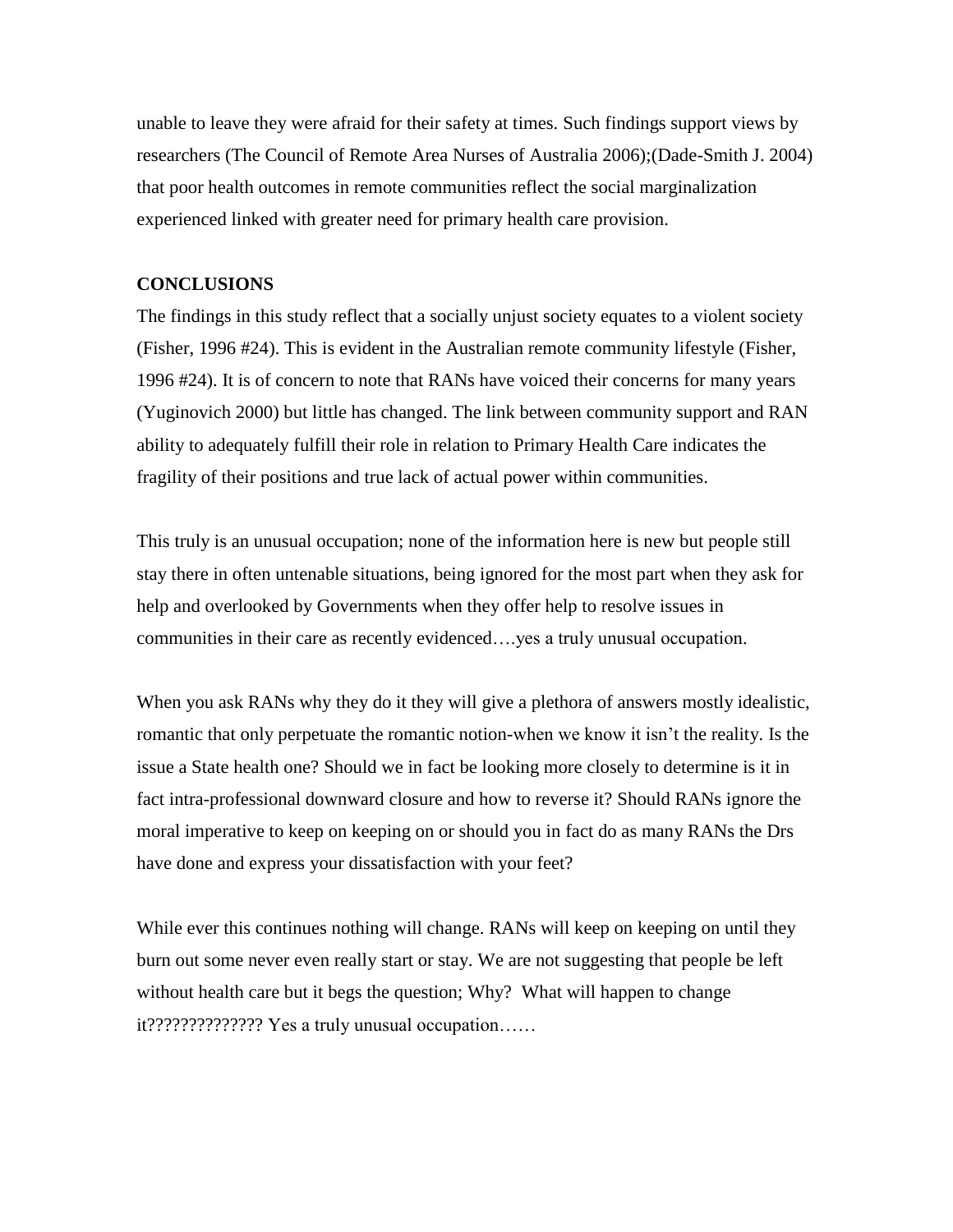## REFERENCE LIST

Baddock, B. 1995. Towards more equitable cities; a receding prospect? In *Australian cities, issues strategies and policies for Urban Australia in the 1990's*, edited by P Troy. Melbourne: Cambridge University Press.

Beugre, C. 2002. Understanding organizational Justice and its impact on managing employees: an African perspective. *International Journal of Human Resources management* 13 (7):1091-104.

Buckley, P&Gray, G. 1993. Across the spinifex:Registered Nurses working in Rural and Remote South Australia. Adelaide: Flinders University of South Australia.

Bushy, A. 2002. International Perspectives on rural nursing: Australia, Canada, USA. *Australian Journal of Rural Health* 10:104-11.

Dade-Smith, J;Kelly, K&Veitch, C. 2002. Evaluation of strategies to support the rural specialist workforce-confidential report. In *Australia's Rural and Remote Health : a social justice perspective.*, edited by J Dade-Smith. Canberra: Department of Health and ageing.

Dade-Smith, J. 2004. *Australia's Rural and Remote Health; A social justice perspective*. Melbourne: Tertiary Press.

Di Bartolo, L. 2001. The Geography of Reported Domestic Violence in Brisbane: a social justice perspective. *Australian Geographer* 32 (3):321-41.

Eckersley, R. 1998. Perspectives on progress: economic growth, quality of life and ecological sustainability. In *Measuring Progress: is life getting better?*, edited by R Eckersley. Collingwood: CSIRO Publishing.

Fisher, J;Bradshaw, J;Currie, B;Klotz, J;Robbins, P;Reid-Searle, K&Smith, J. 1996. Violence and Remote Area Nursing. *Australian Journal of Rural Health* 4:190-99.

Gill, D. 1986. Sociocultural aspects of domestic violence. In *Violence in the home:interdisciplinary perspectives*, edited by Lystadt M. New York: Burner/Mazola.

Gillespie, M, Melby, V. 2003. Burnout among nursing staff in accident and emergency and acute medicine: a comparative study. In *Journal of Clinical Nursing*. Canada: Blackwell Publishing Limited.

Gruskin, S&Loff, B. 2002. Do Human rights have a place in public health work? *International Journal of Human Resource Management* 360 (December7):1880.